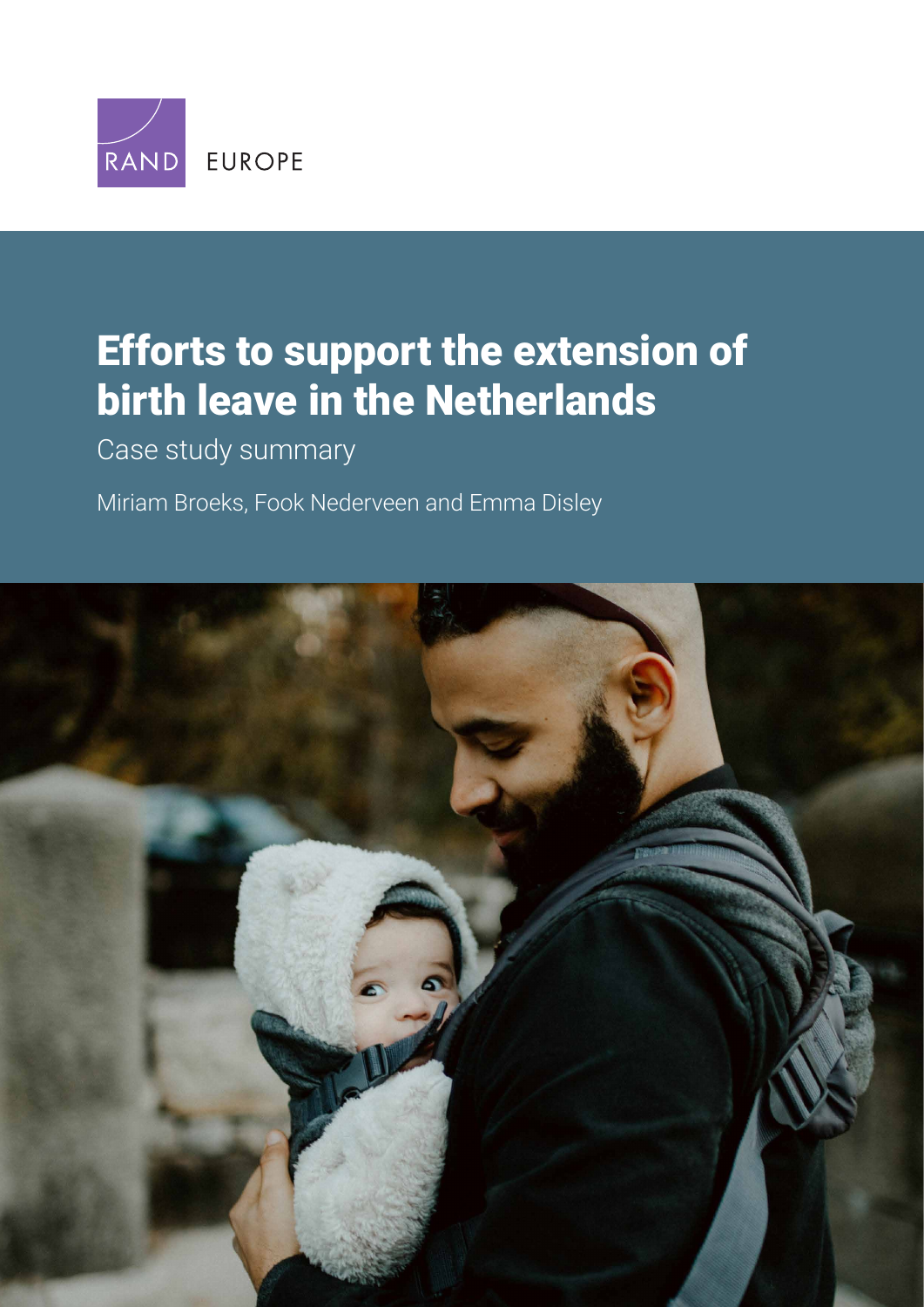For more information on this publication, visit [www.rand.org/t/RRA245-3](http://www.rand.org/t/RRA245-3)

Cover image courtesy of Kelly Sikkema

© Copyright Bernard van Leer Foundation

Published by the RAND Corporation, Santa Monica, Calif., and Cambridge, UK

RAND Europe is a not-for-profit research organisation that helps to improve policy and decision making through research and analysis. RAND's publications do not necessarily reflect the opinions of its research clients and sponsors.

All rights reserved. No part of this book may be reproduced in any form by any electronic or mechanical means (including photocopying, recording, or information storage and retrieval) without permission in writing from the sponsor.

#### Support RAND

Make a tax-deductible charitable contribution at [www.rand.org/giving/contribute](http://www.rand.org/giving/contribute)

[www.rand.org](http://www.rand.org) [www.randeurope.org](http://www.randeurope.org)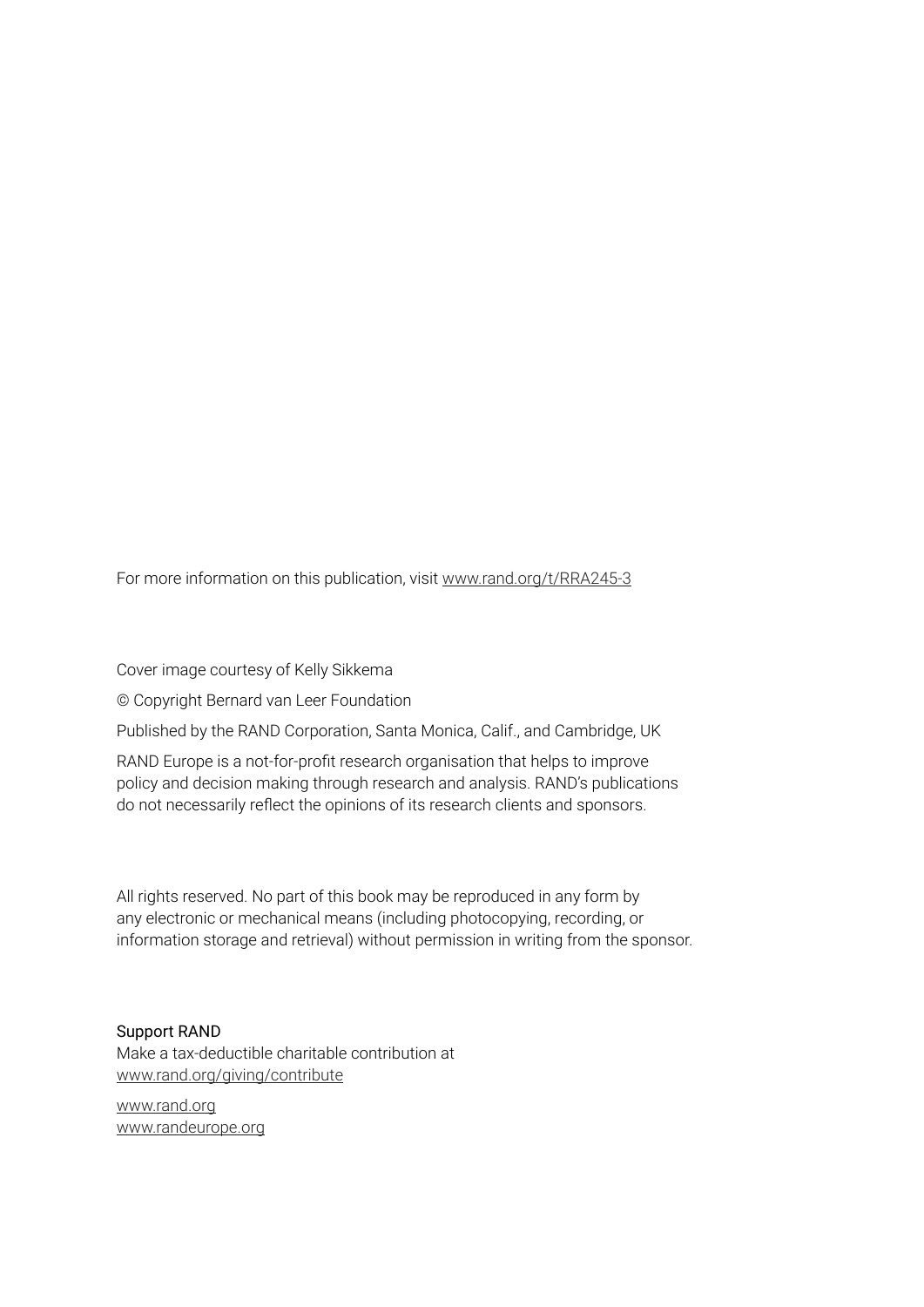## **Learning from the extension of birth leave in the Netherlands**

## In 2018 an important legislative breakthrough introduced birth leave for partners of mothers in the Netherlands

The Netherlands is often seen as a progressive country in terms of its stance on social issues, including gender equality. However, until 2019 the entitlement to paternity leave in the Netherlands was only two days. Surprisingly, this was one of the lowest entitlements among EU countries in terms of length and level of compensation.1,2 This may be partly explained by a dominant 'motherhood ideology' in the Netherlands, where mothers are considered as the primary caregivers for children. This has shaped family roles and influenced policymaking in the country, and distinguishes the Netherlands from, for example, Scandinavian countries.<sup>3,4,5</sup>

Despite this, a drastic turn was seen in 2018 with the introduction of the law known as the WIEG6 – the Dutch word for 'cradle'. The WIEG established that as of January 2019 partners of mothers in the Netherlands in formal employment are entitled to *five days of fully paid partner leave*, extended to *five weeks of nontransferable partner leave* paid at 70 per cent of normal pay from July 2020 onwards. These entitlements are referred to as birth leave  $7$ 

## Valuable insights can be gained by looking at the efforts of an alliance that supported the legislative change

In 2015, the Bernard van Leer Foundation, Rutgers and WOMEN Inc. formed a

partnership, informally referred to as the 'strategic parenthood alliance' (hereafter referred to as the alliance).<sup>8</sup> The alliance partners aimed to advance their collective and individual missions by joining forces on the specific and short-term goal of expanding birth leave in the Netherlands. Going from two days of paternity leave to six weeks of birth leave was a major step towards greater gender equality and will help to promote children's and parents' well-being.9,10,11,12

The Bernard van Leer Foundation commissioned RAND Europe to prepare a case study to investigate this legislative breakthrough and to document the efforts of the alliance to promote and inform the conversation on introducing the new law. An independent research team from RAND Europe undertook careful collection and analysis of empirical primary and secondary data sources. This included an extensive review of documentary sources and interviews with stakeholders representing a variety of perspectives and voices. The case study identified key characteristics that members of the alliance and external observers felt facilitated and enhanced the effectiveness of its work.

This summary captures valuable lessons for others aiming to inform policy change, or more specifically, improvements around engaged fatherhood and parental leave arrangements. The complete case study is available upon request by emailing [info@bvleerf.nl.](mailto:info@bvleerf.nl)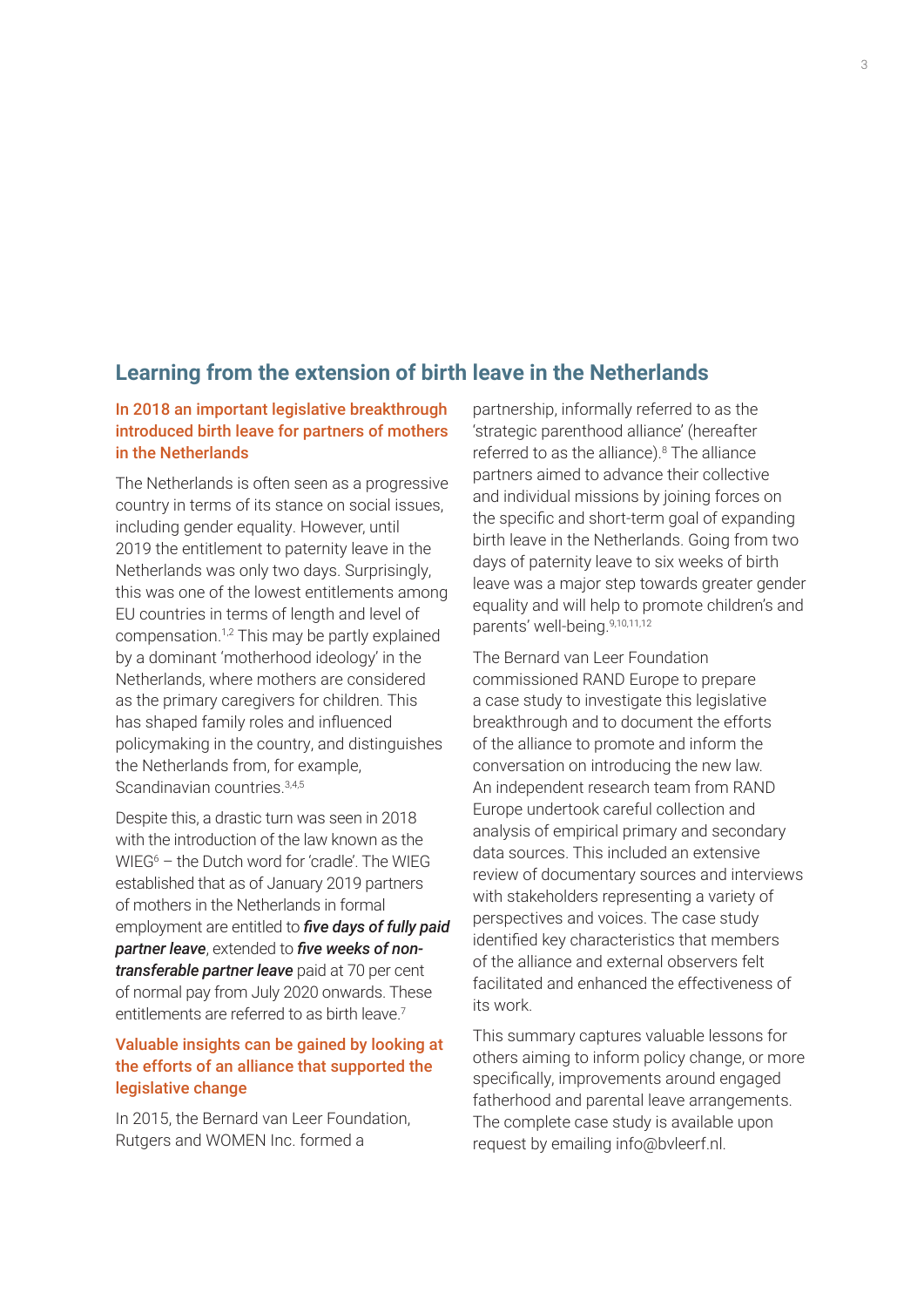## **Key characteristics of the alliance that helped to maximise the impact of its work to achieve large-scale change**

## The alliance identified a need for collective action to introduce birth leave legislation and saw an opportunity to join forces and tackle the issue from multiple perspectives

For many years, different organisations and some political parties had been asking for an expansion of paternity leave entitlement in the Netherlands.<sup>13</sup> However, **there was no** collective action, strong civic engagement or coordinated voices calling for the change. The alliance became aware of this and identified promoting dialogue to introduce birth leave (an extension of paternity leave) as an important contribution it could make.

The three organisations found a common goal in supporting the extension of birth leave, which was seen as a means to promote engaged parenthood in society. This aligned with their individual missions and was a short-term, easy to understand goal that would help draw attention to the importance of investing in early years, gender (in)equality and parent engagement. Research shows that engaged parenthood can lead to improved children's development outcomes, improved men's well-being and greater equality in the household, and improved women's well-being and employment prospects.14,15,16,17,18,19 As such, by collaborating with each other, the alliance organisations could align different voices from the child's perspective (Bernard van Leer Foundation), from the men's perspective (Rutgers) and from the women's perspective (WOMEN Inc.) to tackle a single issue.

### The alliance strategically timed its efforts to take advantage of wider social and political factors

The alliance concentrated its efforts in the years leading up to the formation of the new 2017 Dutch government as this was identified

as a prime moment for change. The alliance was one of the many actors in the policy space, and was operating at a time when the economic situation in the Netherlands  $improved^{20,21,22}$  and when changes in EU law around partner leave were ongoing.<sup>23</sup> These were identified as enabling factors that paved the way for the legislative change.<sup>24</sup>

While causal inferences about the influence of the alliance cannot be made, there is evidence suggesting that the alliance played a contributory role in achieving the legislative change. Interviewed stakeholders noted that there was a shift in societal, employer and political perceptions and attitudes towards engaged parenthood that became increasingly aligned with the alliance's goals in the years leading up to the legislative change.25 For example, support for paid leave was increasing among employees and employers.26 The alliance's work brought attention to this attitudinal shift and helped channel existing sentiment into efforts to support the legislative change. It also actively sought to inform the debate on birth leave by highlighting its benefits and showing that these outweighed the costs of an extension. As such, it can be argued that the alliance acted as a catalyst for this change during a key window of opportunity.27

## The case study identified five elements that were key to the wide-reaching success of the alliance

**1. A small, experienced and motivated team.** The alliance was driven by three organisations that had experience undertaking large-scale work, extensive networks and complementary thematic expertise.<sup>28,29,30</sup> The number of organisations involved in the alliance was kept intentionally small, to only three. The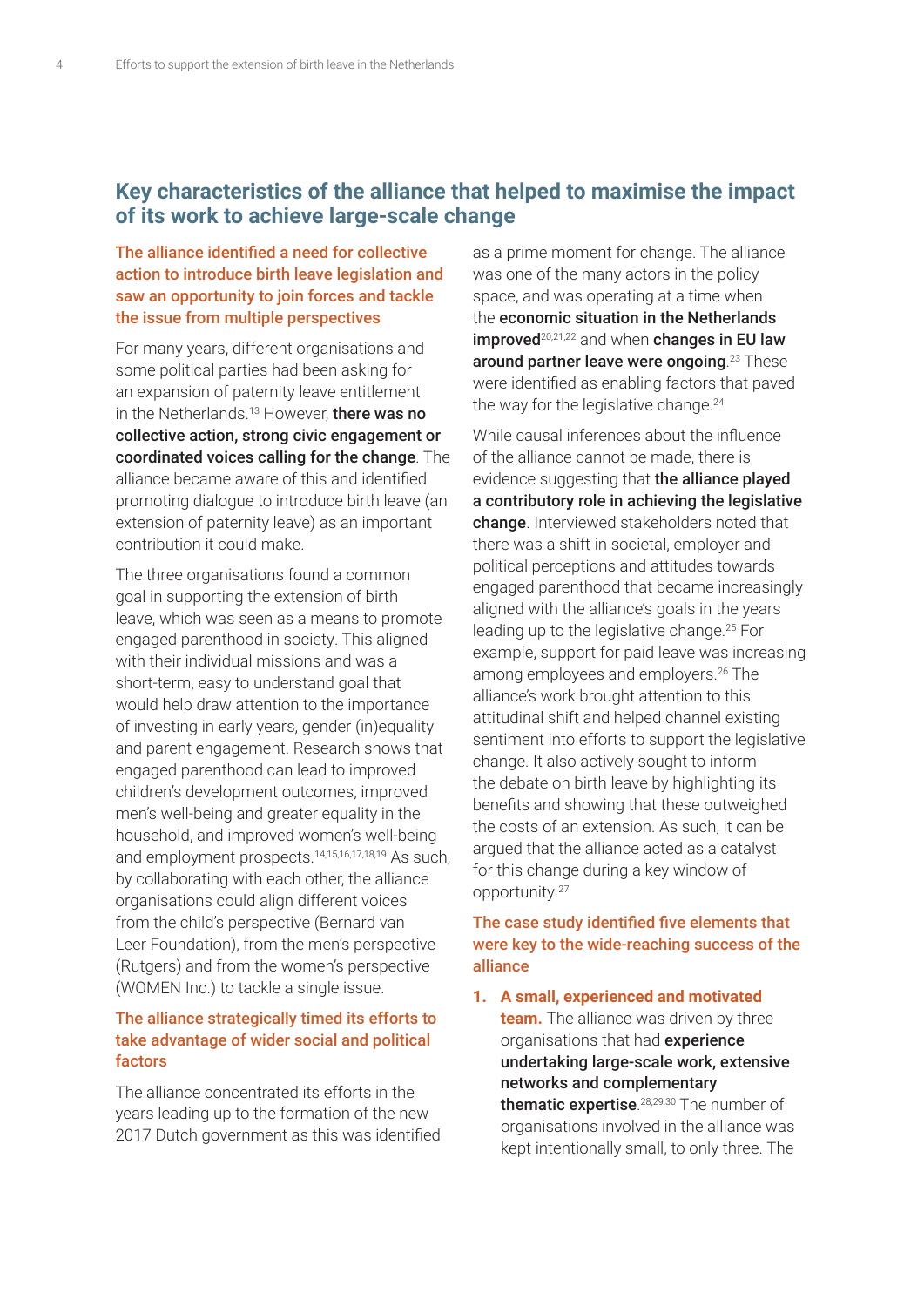small number of members allowed for better coordination and quick adaptation, and did not act as a barrier thanks to the expertise that each organisation already had.31,32 The ability of the alliance to incorporate a myriad of perspectives under an overarching goal allowed for a broadening of the scope of the debate and for the inclusion of the wider priorities of each of the partners.<sup>33</sup> At an individual level, the alliance was staffed by motivated individuals who based their collaboration on trust and who had a genuine interest in and knowledge of the issue. 34,35,36

- **2. A clearly defined short-term and ambitious goal.** At the outset of its formation the alliance defined an overarching goal, while allowing flexibility in its work to adapt and react to the environment and events. 37,38,39,40,41,42 Organising activities around policy dialogue, research, increasing public support and media coverage proved to be beneficial. The alliance strategically chose to pursue an ambitious goal of extending leave legislation by three months. This was based on the expectation that a first extension would be lower, and that asking for a longer extension would signal to policymakers that there was demand from the public. In this way, the strategy could provide an opening for a further extension of the entitlement in the future.
- **3. Stakeholder identification and wideranging engagement and collaboration.**  Identifying different stakeholders in the field – supporters and opposition – was key.<sup>43</sup> This guided the alliance's work and, for example, the decision to engage with employer and employee organisations.44 Collaborating with a wide range of organisations, academic experts and other stakeholders helped increase the impact of the alliance's work.
- **4. Identification of barriers: changing the focus of the debate from costs to benefits.** The financial costs of extending birth leave was one of the main arguments against the WIEG, and employer organisations were identified as the main opposing group. Therefore, the aim of changing the focus of the debate from costs to benefits<sup>,45,46</sup> and developing a costing tool<sup>47</sup> that provided evidence on the actual costs of an extension (which had previously been estimated much higher than subsequently predicted),<sup>48</sup> was identified by many as an important approach adopted by the alliance.49,50
- **5. Availability and flexibility of funding.**

The alliance partners worked under an innovative arrangement in which the funder and grantees closely collaborated. Alliance partners identified strengths, limitations and learnings from working in this way (full details on these learnings are presented in the main case study report). In summary, the active involvement of the funder in planning and monitoring was identified as a strength. This gave the alliance greater flexibility and adaptability to respond to developments.51,52,53 For the Bernard van Leer Foundation, closely supporting alliance activities provided a new perspective and a greater opportunity to learn about successes and barriers, which would probably not have been captured through the usual reporting and monitoring arrangements for grants.<sup>54</sup> The **availability** of financial support was crucial for undertaking alliance activities.<sup>55</sup>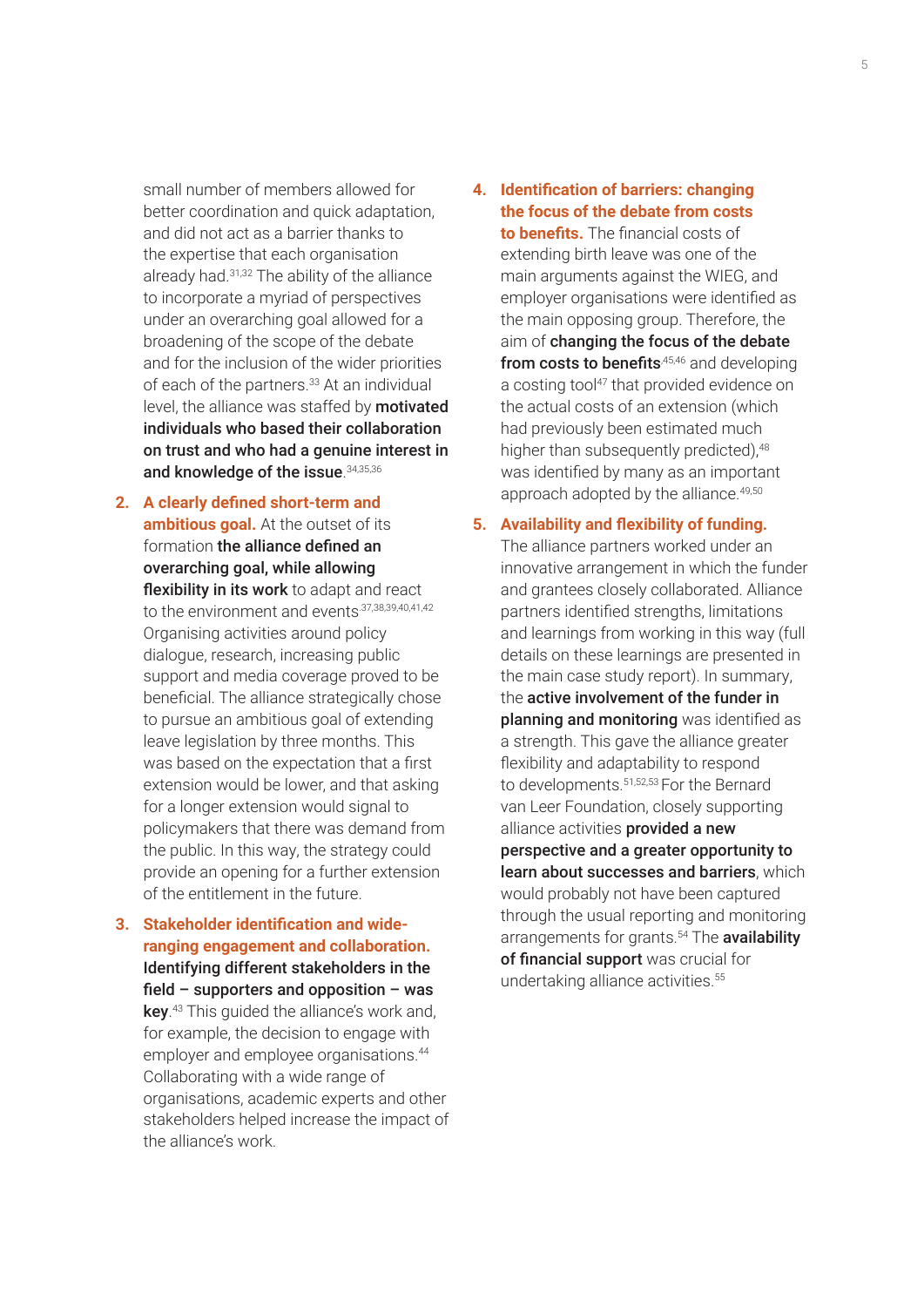## **The alliance undertook key activities that focused on promoting engaged parenthood**

The alliance undertook activities to increase dialogue on and support for the legislative change with the ultimate goal of improving the well-being of children, women and men. Its activities also sought to remove barriers to introducing birth leave ahead of the Dutch 2017 national elections from the perspective of employers, politicians and the general public. Its activities, among others, included:



## **Providing evidence to political decision makers.** The alliance

aimed to open dialogue with political parties and provide scientific evidence to them on the benefits of fathers' involvement in children's upbringing. In this way, political parties could make informed decisions to include family friendly policies

and, more specifically, proposals to extend paid paternity leave in their election programmes or manifestos. Related to this, the alliance aimed to **encourage political debates** in parliament on the topic of work and parenting.



#### **Informing the dialogue between employer and employee organisations.** The alliance

worked to align efforts with

employee trade unions and gain support from progressive companies for increased paternity leave. They invited employer organisations to events that aimed to increase understanding of the many benefits of family friendly policies in the workplace.



## **Building public support and bringing men's and fathers' voices into the debate.** The

alliance sought to strengthen public support by ensuring that all fathers' perspectives on paternity leave  $-$  including those of LGBT $56$ 

and adoptive parents – could be heard. The establishment of the 'Fatherhood Platform'57 was central to this. This platform gathers leading scientists, opinion makers and individual civil society organisations working on topics such as fatherhood, caring fathers, working mothers and paternity leave. It is open to public role models, leading employers (e.g. companies providing exemplar leave for their male employees), young professional organisations and journalists.



**Focusing efforts on strategically using research.** Alliance research activities were guided by three objectives: conducting research to

measure public opinion towards the extension of paternity leave, providing evidence on the actual costs of a future extension, and showing the benefits to employers and society of having family friendly policies in place.



#### **Promoting coverage of the**

**issue in the media.** The alliance focused on ensuring that stories related to leave arrangements and engaged parenthood were

picked up by the Dutch media. Not only did it aim to include expert opinions in the debate, but it also sought to ensure that the voice of fathers would become salient. Alliance media coverage efforts cut across all activity areas.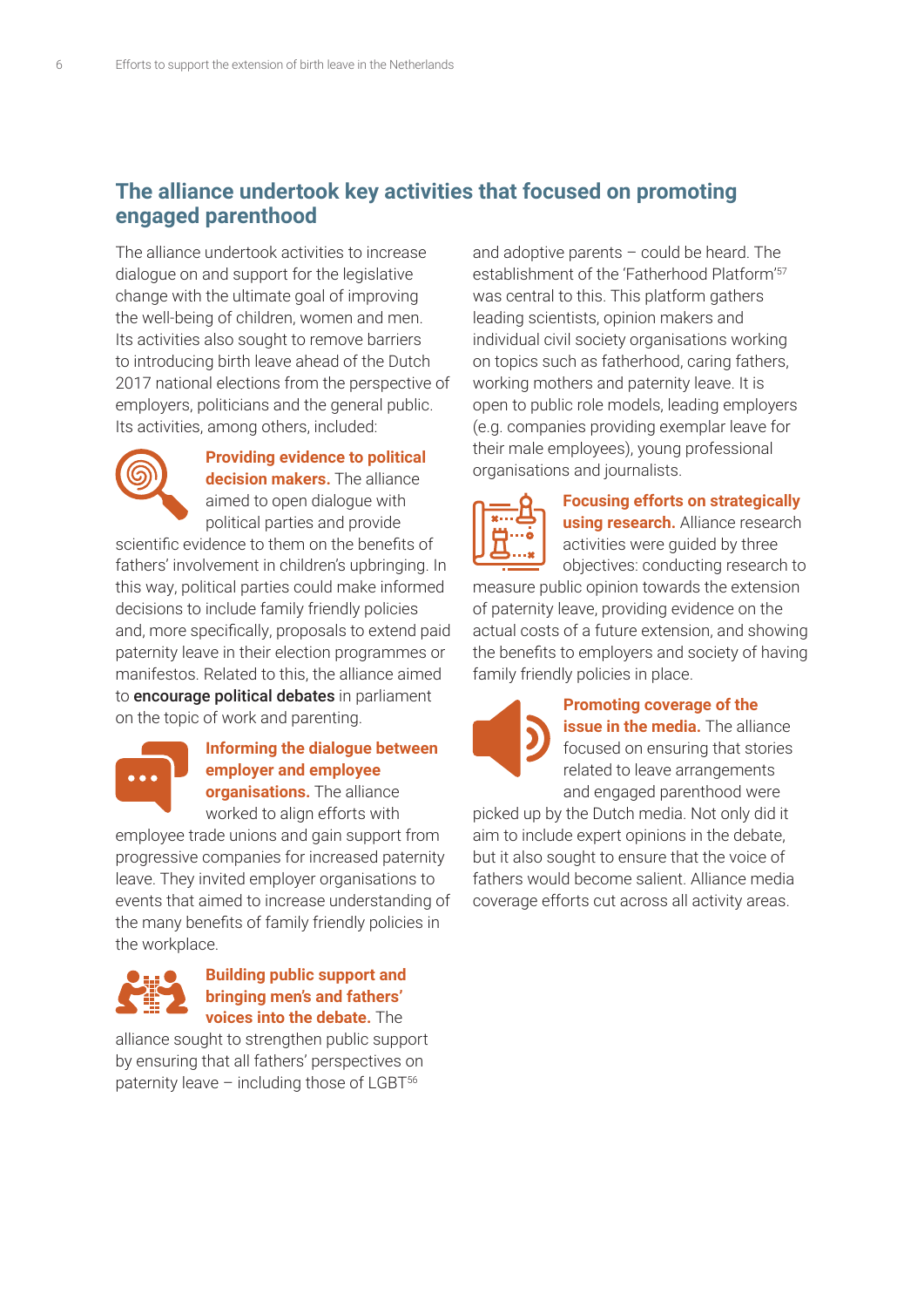

#### The alliance continues to focus on tackling barriers to birth leave uptake

The work of the alliance did not finish following the introduction of the WIEG, and it continues to operate to ensure the uptake of birth leave by lower income parents and those working in small companies. A limitation of the WIEG, as formulated in 2018, is that it could disadvantage smaller companies or those self-employed<sup>58</sup> as the costs of parental leave (e.g. arranging cover for employees while they are away) is likely to be a higher burden.<sup>59</sup> Interviewees also noted that as the five week extension will only be paid at 70 per cent of employees' salaries, those with lower paid incomes may be less likely to take up the leave

as they may not be able to afford to lose 30 per cent of their income.<sup>60</sup> Traditional family norms and a culture where mothers are seen as the primary caregivers for children may remain a challenge to increasing birth leave uptake by some fathers and partners.<sup>61,62,63</sup>

Therefore, the alliance has identified that it is important to work on reducing these uptake barriers to ensure that all parents – regardless of income level – are able to avail themselves of this new benefit. Part of the alliance's approach has focused on continuing to highlight the benefits linked to engaged fatherhood to address remaining unfavourable societal views and workplace perceptions that hinder uptake.<sup>64</sup>

This document summarises key findings captured in a case study developed by RAND Europe for the Bernard van Leer Foundation. The **full case study report** is available upon request from the Bernard van Leer Foundation. Interested parties can email info@byleerf.nl to request access.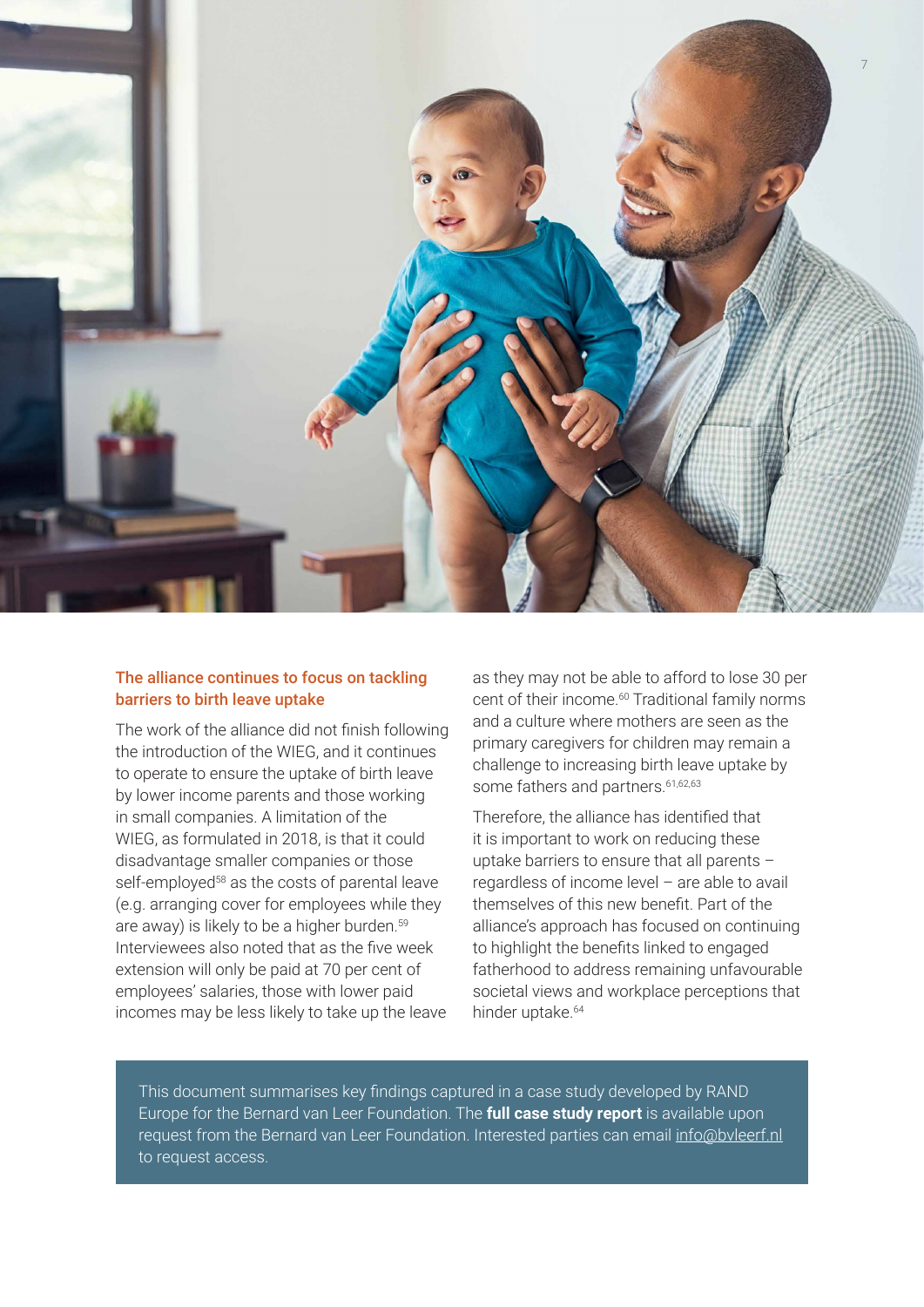## **Notes**

- 1 Janta, B., & Stewart, K. (2018) *Paternity and parental leave policies across the European Union*. As of 6 March 2020: http://ec.europa.eu/social/ [BlobServlet?docId=19932&langId=en](http://ec.europa.eu/social/BlobServlet?docId=19932&langId=en)
- 2 OECD (2016) 'Parental Leave: Where are the Fathers?' *OECD Policy Brief*. As of 6 March 2020: [https://www.oecd.org/policy-briefs/parental-leave](https://www.oecd.org/policy-briefs/parental-leave-where-are-the-fathers.pdf)where-are-the-fathers.pdf
- 3 Van den Berg, M., & Duyvendak, J. W. (2012) 'Paternalizing mothers: Feminist repertoires in contemporary Dutch civilizing offensives.' *Critical Social Policy* 32(4): 556-576.
- 4 (Int2\_Academic, Int3\_Academic, Int8\_PolRep, Int1\_PolRep).
- 5 (Int10\_FathersOrg).
- 6 The full title is 'Wet Invoering Extra Geboorteverlof'.
- 7 The entitlement to five additional weeks is officially referred to as 'additional birth leave'. In this case study, 'birth leave' is used to refer to both entitlements (five days of fully paid leave and five weeks of non-transferrable leave).
- 8 It is important to note that the 'strategic parenthood alliance' did not position themselves externally with this label. This term is coined solely for the purposes of the case study RAND Europe developed for the Bernard van Leer Foundation.
- 9 Hagqvist, E., Nordenmark, M., Pérez, G., Trujillo Alemán, S., & Gillander Gådin, K. (2017) 'Parental leave policies and time use for mothers and fathers: A case study of Spain and Sweden.' *Society, Health & Vulnerability* 8(1). As of 6 March 2020<sup>.</sup> <https://doi.org/10.1080/20021518.2017.1374103>
- 10 Levtov R, van der Gaag N, Greene M, Kaufman M, and Barker G (2015) State of the World's Fathers: A MenCare advocacy Publication. Washington, DC: Promundo, Rutgers, Save the Children, Sonke Gender Justice, and the MenEngage Alliance. As of 6 March 2020: <https://stateoftheworldsfathers.org/>
- 11 Het Parool (2016) 'Hoogleraar vaderschap Renske Keizer: "Haal moeders van hun voetstuk af."' Online news item. As of 6 March 2020: https://www.parool.nl/nieuws/hoogleraar[vaderschap-renske-keizer-haal-moeders-van-hun](https://www.parool.nl/nieuws/hoogleraar-vaderschap-renske-keizer-haal-moeders-van-hun-voetstuk-af~b85dfaa9/)voetstuk-af~b85dfaa9/
- 12 Keizer, R., Dykstra, P.A., & Poortman, A.R. (2010) 'The transition to parenthood and well-being: The impact of partner status and work hour transitions.' *Journal of family psychology*, 24(4): 429. As of 6 March 2020: <https://www.ncbi.nlm.nih.gov/pubmed/20731489>
- 13 (Int1\_PolRep, Int8\_PolRep, Int7\_Policymakers, Int3\_Academic).
- 14 Janta, B., & Stewart, K. (2018) *Paternity and parental leave policies across the European Union*. As of 6 March 2020: http://ec.europa.eu/social/ [BlobServlet?docId=19932&langId=en](http://ec.europa.eu/social/BlobServlet?docId=19932&langId=en)
- 15 Cabrera N.J., Tamis-LeMonda C.S. (eds.) (2013) *Handbook of father involvement: Multidisciplinary perspectives*. New York: Routledge.
- 16 Lamb M.E. (ed.) (2010) *The role of the father in child development*. New York: John Wiley and Sons.
- 17 Flouri E. (ed.) (2005) *Fathering and child outcomes*. Hoboken: John Wiley and Sons.
- 18 Fogarty, K., & Evans, G.D. (2009) *The hidden benefits of being an involved father*. Department of Family, Youth and Community Sciences, Florida Cooperative Extension Service, Institute of Food and Agricultural Sciences, University of Florida. As of 6 March 2020: <https://www.cfuf.org/Filestream.aspx?FileID=14>
- 19 Janta, B., & Stewart, K. (2018) *Paternity and parental leave policies across the European Union*. As of 6 March 2020: http://ec.europa.eu/social/ [BlobServlet?docId=19932&langId=en](http://ec.europa.eu/social/BlobServlet?docId=19932&langId=en)
- 20 Government of the Netherlands (2018) '2017 financial annual report: budget surplus for the second year running.' Online article. As of 6 March 2020:

https://www.government.nl/latest/ [news/2018/05/18/2017-financial-annual-report](https://www.government.nl/latest/news/2018/05/18/2017-financial-annual-report-budget-surplus-for-the-second-year-running)budget-surplus-for-the-second-year-running

- 21 CBS (Statistics Netherlands) (2018) 'The Netherlands 10 years after Lehman Brothers.' Online article. As of 6 March 2020: https://www.cbs.nl/en-gb/news/2018/37/ [the-netherlands-10-years-after-lehman-brothers](https://www.cbs.nl/en-gb/news/2018/37/the-netherlands-10-years-after-lehman-brothers)
- 22 (Int12\_CommsConsultant, Int14\_Partner, Int1\_PolRep).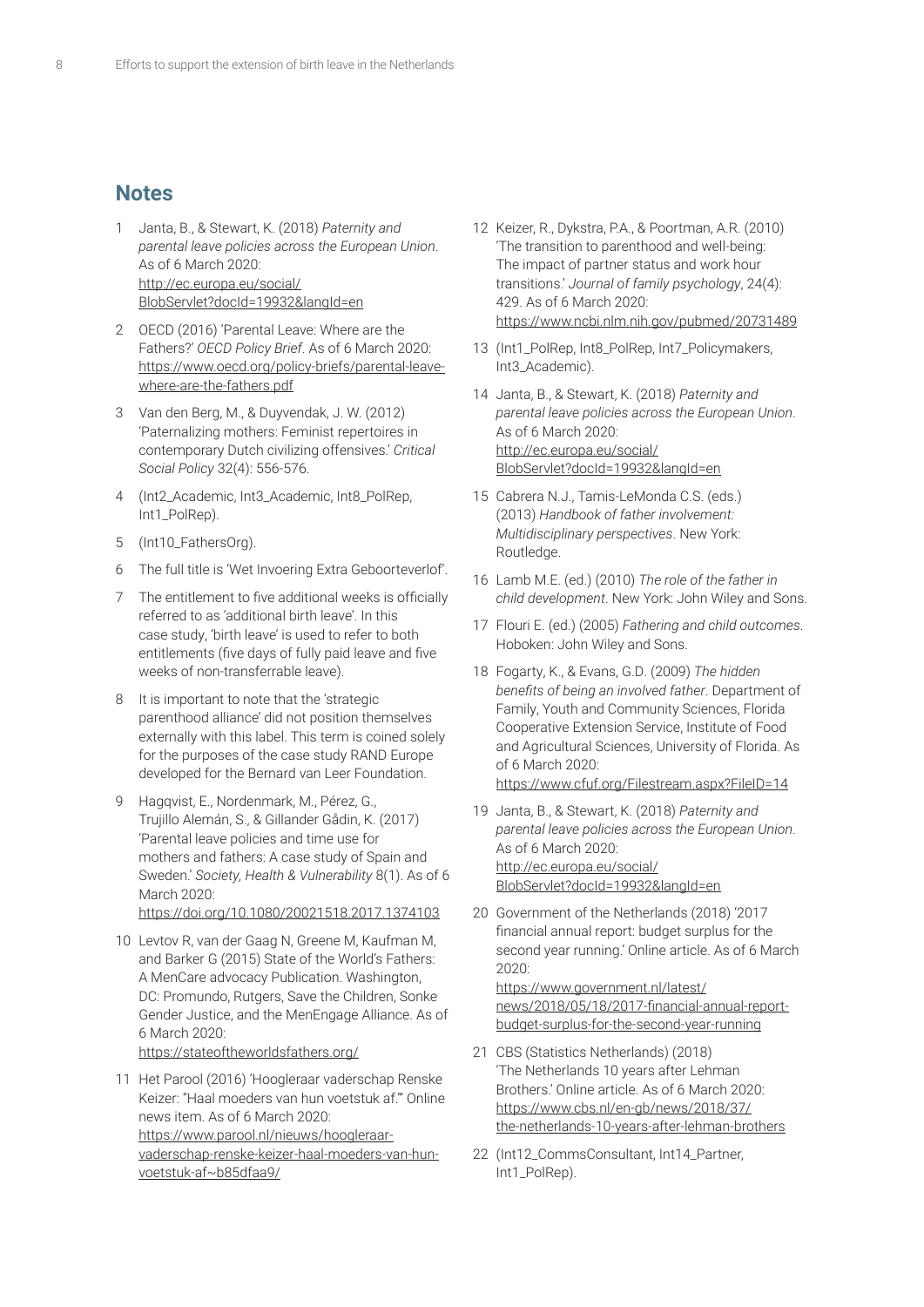- 23 (Int2\_Academic, Int1\_PolRep, Int3\_Academic, Int5\_Tradeunion, Int4\_EmployOrgRep, Int7\_ Policymakers, Int14\_Partner).
- 24 (Int6\_Media, Int1\_PolRep, Int7\_Policymakers, Int12\_ CommsConsultant, Int2\_Academic, Int8\_PolRep, Int14\_Partner).
- 25 (Int1\_PolRep, Int11\_Employer).
- 26 (Int5\_Tradeunion).
- 27 (Int15\_Partner).
- 28 Partner grantee 1. Contributions after validation workshop.
- 29 Partner grantee 2. Contributions after validation workshop.
- 30 Partner funder. Contributions after validation workshop.
- 31 (Int13 Partner).
- 32 The Hague, 17 January 2019, Case study inception meeting with the Bernard van Leer Foundation, Rutgers and WOMEN Inc.
- 33 Partner grantee 2. Contributions after validation workshop.
- 34 Partner grantee 1. Contributions after validation workshop.
- 35 Partner grantee 2. Contributions after validation workshop.
- 36 Partner funder. Contributions after validation workshop.
- 37 (Int15\_Partner, Int13\_Partner).
- 38 Smit, I. & Harthoorn, H. (2017) Annual Report Parents and Income 2016 - Period covered: 01-04- 2016 – 01-01-2017. *Internal report*. Rutgers.
- 39 Smit, I. (2017) Annual Report Parents and Income 2017 - Period covered: 01-01-2017 - 31-03-2017. *Internal report*. Rutgers.
- 40 Smit, I. (2018) Final Report Parents and Income Period covered: 01-04-2016 – 01-04-2018. *Internal report*. Rutgers.
- 41 (Int14\_Partner).
- 42 WOMEN Inc, Bernard van Leer Foundation and Rutgers (2016, 7 April). Project Ouders en Werk 2016 – 2018.
- 43 (Int15\_Partner).
- 44 (Int13\_Partner).
- 45 WOMEN Inc, Bernard van Leer Foundation and Rutgers (2016, 7 April). Project Ouders en Werk  $2016 - 2018$ .
- 46 (Int13 Partner, Int15 Partner, Int12 CommsConsultant, Int5\_Tradeunion, Int4\_EmployOrgRep).
- 47 Smit, I. & Harthoorn, H. (2017) Annual Report Parents and Income 2016 - Period covered: 01-04-2016 – 01-01-2017. *Internal report*. Page 2. Rutgers.
- 48 The Hague, 25 September 2019, validation workshop with the Bernard van Leer Foundation, Rutgers and WOMEN Inc.
- 49 (Int3\_Academic, Int2\_Academic, Int6\_Media, Int8\_ PolRep, Int12\_CommsConsultant, Int11\_Employer, Int15\_Partner, Int14\_Partner, Int13\_Partner).
- 50 WOMEN Inc, Bernard van Leer Foundation and Rutgers (2016, 7 April). Project Ouders en Werk  $2016 - 2018.$
- 51 Partner grantee 1. Contributions after validation workshop.
- 52 Partner grantee 2. Contributions after validation workshop.
- 53 Partner funder. Contributions after validation workshop.
- 54 Partner funder. Contributions after validation workshop.
- 55 (Int14\_Partner).
- 56 Lesbian Gay Bisexual Transgender.
- 57 htt[ps://vaderzoektverlof.nl/](https://vaderzoektverlof.nl/)
- 58 (Int11\_Employer).
- 59 (Int6\_Media, Int5\_Tradeunion, Int15\_Partner, Int1\_ PolRep, Int10\_FathersOrg).
- 60 (Int7\_Policymakers, Int10\_FathersOrg).
- 61 (Int2\_Academic).
- 62 de Volkskrant (2019) 'Waarom de crèche vrijwel altijd de moeder belt en nooit de vader.' Online article. As of 6 March 2020: https://www.volkskrant.nl/nieuws-achtergrond/ [waarom-de-creche-vrijwel-altijd-de-moeder-belt-en](https://www.volkskrant.nl/nieuws-achtergrond/waarom-de-creche-vrijwel-altijd-de-moeder-belt-en-nooit-de-vader~bcdd1fc9/)nooit-de-vader~bcdd1fc9/
- 63 (Int3\_Academic).
- 64 The Hague, 25 September 2019, Validation workshop with the Bernard van Leer Foundation, Rutgers and WOMEN Inc.